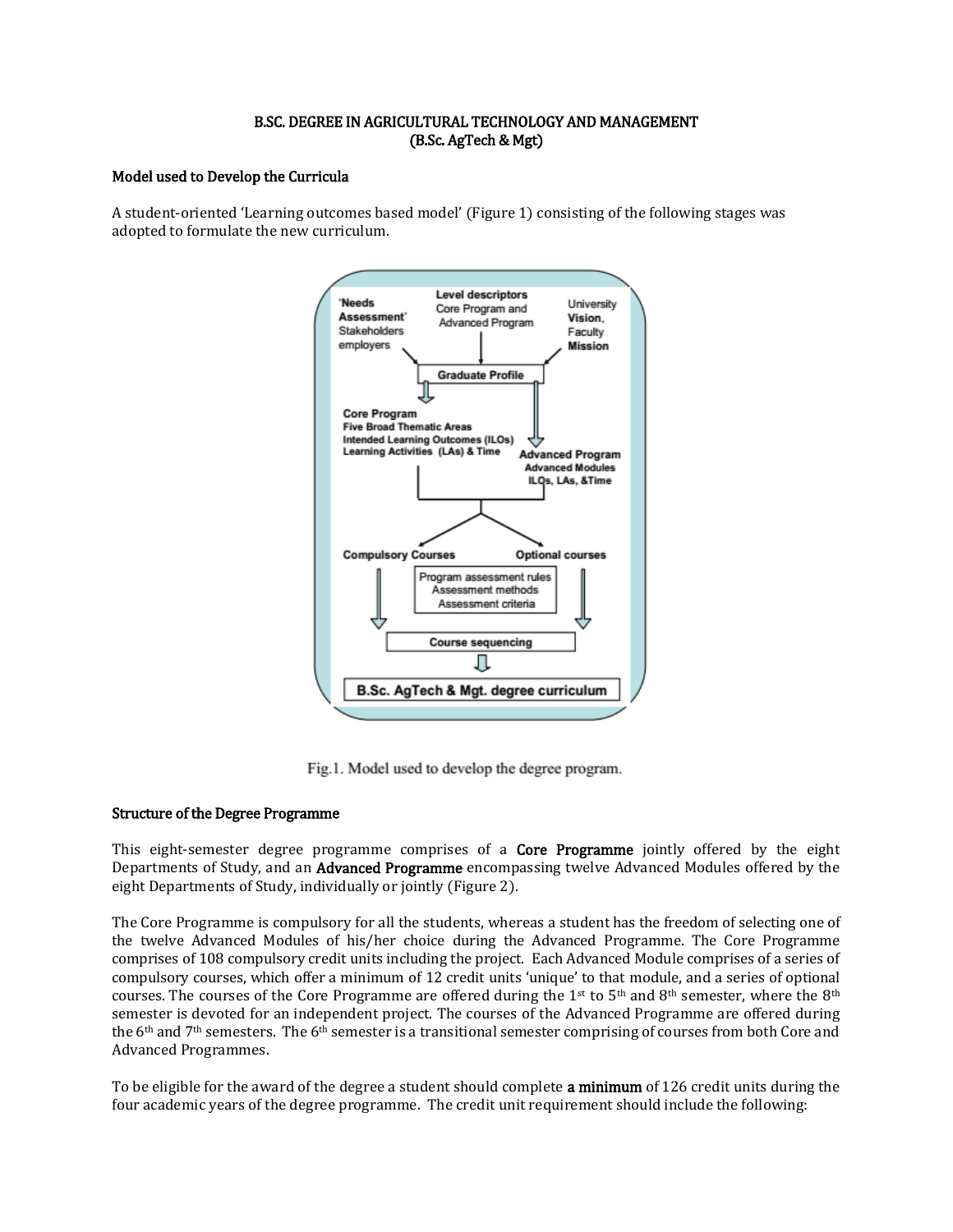- (a). 102 credit units from the specified compulsory courses of the Core Programme.
- (b). a minimum of 18 credit units from the specified compulsory and optional courses of the selected Advanced Module.





Figure 2: Schematic structure of the Degree programme

In addition to the above mentioned credited courses, a set of supplementary and complementary courses are offered to impart satisfactory proficiency in English, Sinhala, Tamil, Mathematics, Physics, Information and Communication Technology and Laboratory Skills among all students. It is mandatory for every student to pass the supplementary courses and the complementary courses to be eligible for the award of the degree. While these courses are not credited for the degree programme, separate certificates will be awarded for English and Information and Communication Technology, upon successful completion.

Furthermore, to impart and strengthen the professional skills in students, specific training will be given in the following. The courses in the degree programme have also been formulated with in-built learning activities that facilitate acquisition of one or more specific professional skills.

- Life-skills (during 1st semester)
- Team working skills and leadership development (from 1<sup>st</sup> semester)
- Portfolio development (from 3rd semester)
- In-plant training (four weeks during long vacations)
- Communication and presentation skills (from 1<sup>st</sup> to 8<sup>th</sup> semester)

These trainings will be assessed on satisfactory/unsatisfactory basis and every student should perform at satisfactory level in order to eligible to obtain the degree.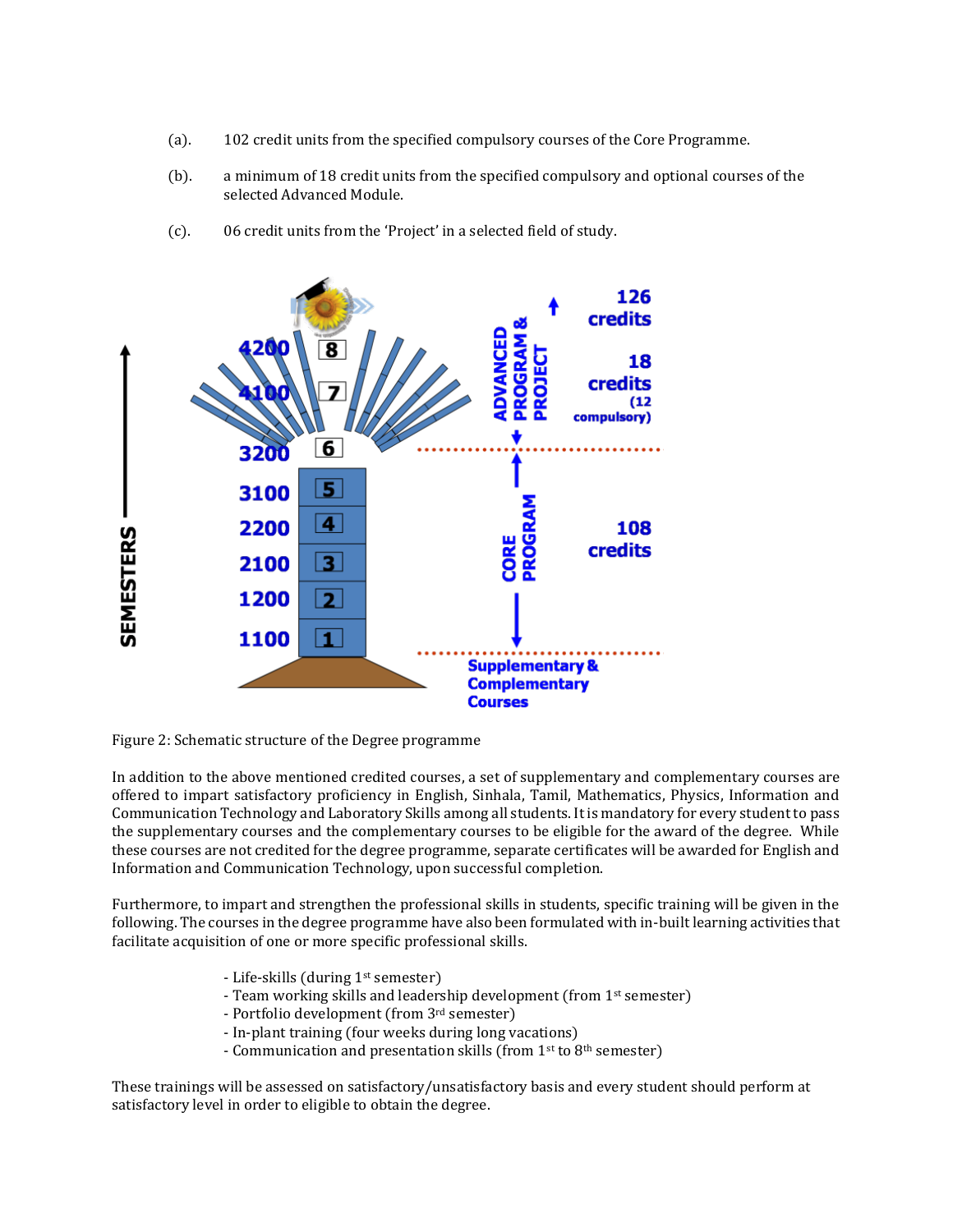The summary of the structure of the degree programme is given in the following Tables.

|                                   |               |                                                                                                             |             | <b>NO OF CREDIT UNITS</b> |
|-----------------------------------|---------------|-------------------------------------------------------------------------------------------------------------|-------------|---------------------------|
| <b>SEMESTER</b>                   | <b>SERIES</b> | <b>COURSES OFFERED</b>                                                                                      | <b>CORE</b> | <b>ADVANCED</b>           |
| $\mathbf{1}$                      | 1100          | Courses of the core programme<br>(compulsory)                                                               | 16          |                           |
| $\overline{2}$                    | 1200          | Courses of the core programme<br>(compulsory)                                                               | 18          |                           |
| 3                                 | 2100          | Courses of the core programme<br>(compulsory)                                                               | 19          |                           |
| 4                                 | 2200          | Courses of the core programme<br>(compulsory)                                                               | 20          |                           |
| 5                                 | 3100          | Courses of the core programme<br>(compulsory)                                                               | 21          |                           |
| 6                                 | 3200          | Courses of the core programme<br>(compulsory)<br>Courses of the Advanced modules<br>(compulsory & optional) | 8           | $18^*$                    |
| 7                                 | 4100          | Courses of the Advanced modules<br>(compulsory & optional)                                                  |             |                           |
| 8                                 | 4200          | Research Project<br>(compulsory)                                                                            | 6           |                           |
| <b>TOTAL CREDIT UNITS</b>         |               |                                                                                                             | 108         | 18                        |
| TOTAL CREDIT UNITS FOR THE DEGREE |               |                                                                                                             | 126         |                           |

# The Structure of the Core Programme:

\* Every advanced module consists of a minimum total of 18 total credit units, of which at least 12 credit units are unique and compulsory for the given module.

# Course Sequence of the Core Programme

| Semeste | <b>Notation</b> | <b>Courses and Credit Hours</b>                             | <b>Credits</b> |
|---------|-----------------|-------------------------------------------------------------|----------------|
| r       |                 |                                                             |                |
| 1100    | AB 1101         | Botany of Field Crops $(1: 05/20/15)$                       |                |
|         | AE 1101         | Field Engineering $1(2:10/40/28)$                           |                |
|         | AS 1101         | Principles and Practices of Animal Production (2: 15/30/35) |                |
|         | CS 1101         | Crop Production Technologies (5: 19/112/36)                 | 16             |
|         | EB 1101         | Applied Agribusiness (2: 15/30/35)                          |                |
|         | EX 1101         | Developmental Extension (2: 10/40/30)                       |                |
|         | SS 1101         | Soil Resource and Ecosystem (2: 15/30/20)                   |                |
| 1200    | AB 1201         | Insect Biology (2: 15/30/35)                                |                |
|         | AB 1202         | Crop Systematics $(1:10/10/20)$                             |                |
|         | AE 1201         | Field Engineering II (2: 17/26/32)                          |                |
|         | AS 1201         | Principles of Aquatic Resource Management (1:11/08/20)      | 18             |
|         | CS 1201         | Principles of Crop Production (3: 40/10/19)                 |                |
|         | CS 1202         | Plantation Crop Production I (3: 15/60/06)                  |                |
|         | FT 1201         | Biochemistry and Human Nutrition (3: 33/24/30)              |                |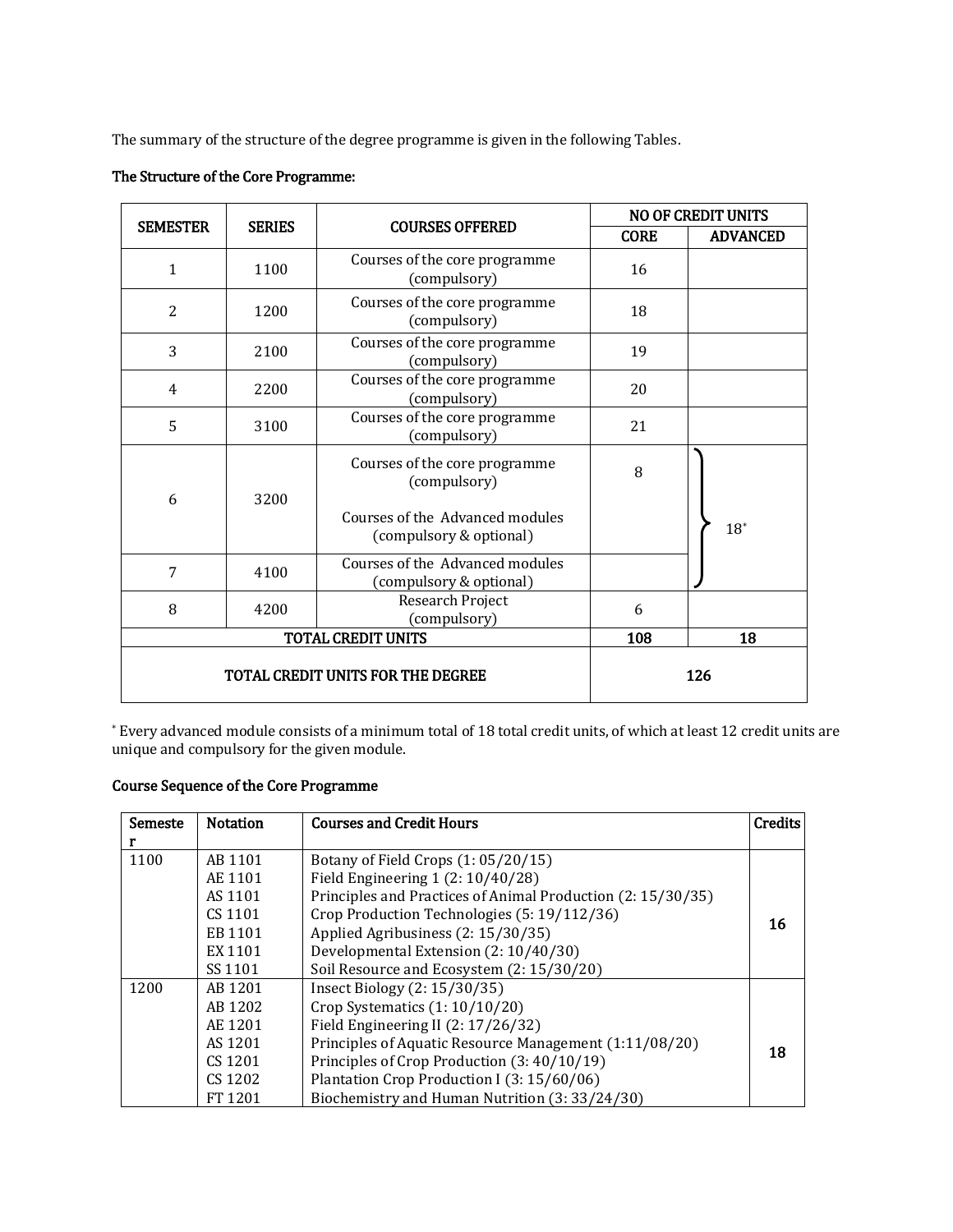|      | SS 1201 | Properties and Functions of Soil (3: 30/30/12)            |    |
|------|---------|-----------------------------------------------------------|----|
| 2100 | AB 2101 | Principles of Genetics and Breeding (2: 22/16/42)         |    |
|      | AS 2101 | Anatomy, Physiology and Health Management of Farm Animals |    |
|      |         | (3:30/30/36)                                              |    |
|      | AS 2102 | Principles of Animal Nutrition (2: 25/10/18)              |    |
|      | AS 2103 | Forage Production and Conservation (2: 23/14/19)          | 19 |
|      | CS 2101 | Principles of Horticulture (2: 20/20/13)                  |    |
|      | EB 2101 | Principles of Economics (3: 40/10//40)                    |    |
|      | FT 2101 | Agricultural Product Quality and Processing (2: 20/20/05) |    |
|      | SS 2101 | Soil Fertility and Plant Nutrition (3: 30/30/14)          |    |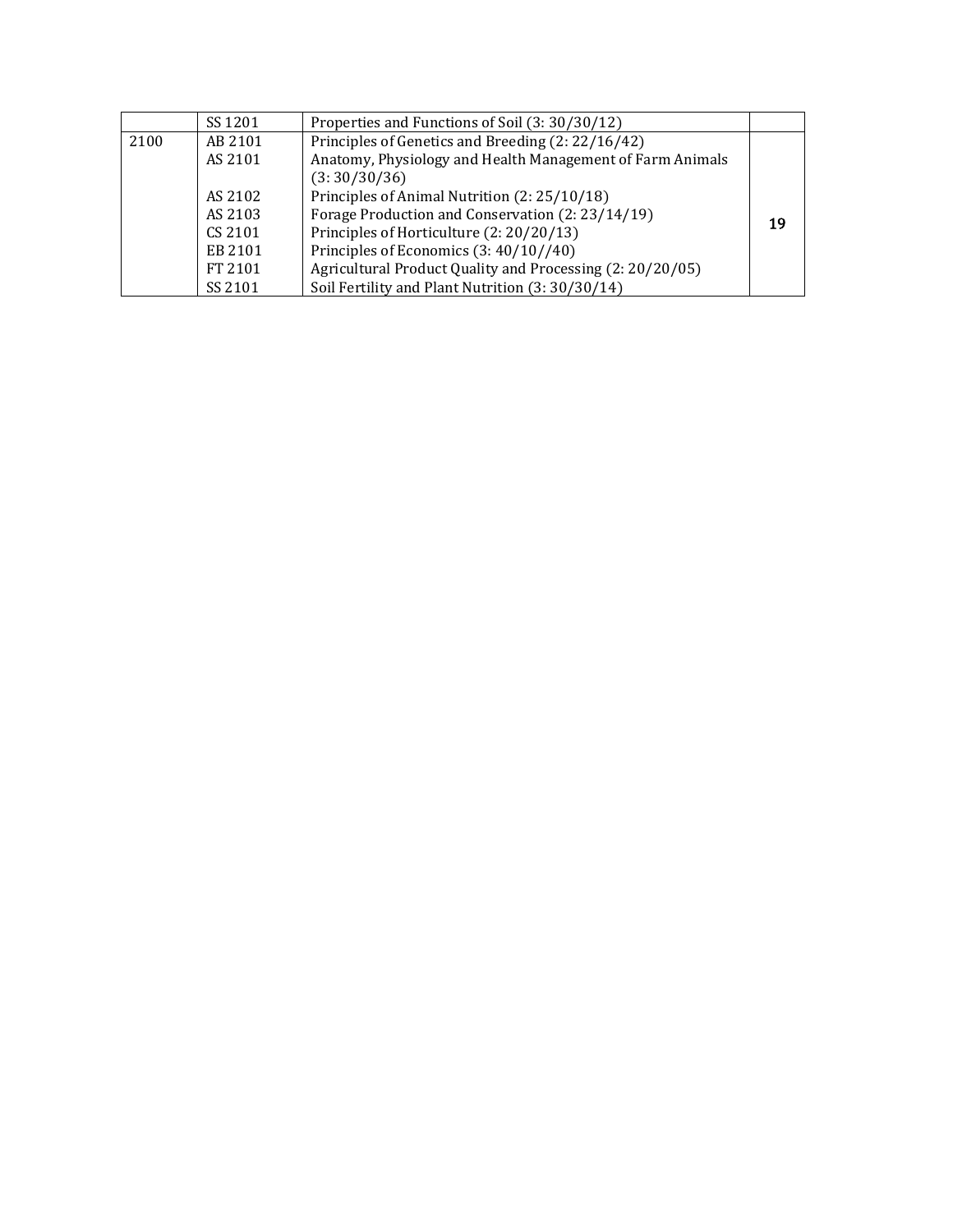| 2200         | AB 2201    | Plant Physiology (2: 20/20/40)                          |     |
|--------------|------------|---------------------------------------------------------|-----|
|              | AE 2201    | Fluid Mechanics and Irrigation Principles (3: 40/10/33) |     |
|              | AS 2201    | Ruminant Animal Production (2: 23/14/20)                |     |
|              | AS 2202    | Poultry and Swine Production (2: 25/10/26)              |     |
|              | CS 2201    | Plantation Crop Production II (3: 36/18/18)             | 20  |
|              | EB 2201    | Development Economics (2: 25/10/45)                     |     |
|              | EX 2201    | Principles of Human Behaviour (3: 40/10/60)             |     |
|              | FT 2201    | Preservation of Agricultural Produce (2: 26/08/22)      |     |
|              | EX 2202    | Career Development (1: 10/10/20)                        |     |
| 3100         | AB 3101    | Insect Pests of Crops (2: 15/30/35)                     |     |
|              | AB 3102    | Diseases of Crops $(3:30/30/60)$                        |     |
|              | AE 3101    | Land and Water Resources Engineering (3: 34/22/36)      |     |
|              | AS 3101    | Animal Product Processing Technology (2: 15/30/10)      |     |
|              | CS 3101    | Horticultural Crop Production (2: 26/08/06)             |     |
|              | CS 3102    | Statistical Methods I (2:30/00/15)                      | 21  |
|              | CS 3103    | Principles of Forestry (1: 15/00/10)                    |     |
|              | EB 3101    | Business Creation and Management (2: 15/30/35)          |     |
|              | EX 3101    | Organizational Management (2: 15/30/35)                 |     |
|              | SS 3101    | Management of Soils of Sri Lanka (2: 20/20/08)          |     |
| 3200         | AE 3201    | Post-harvest Technology (2: 21/18/31)                   |     |
|              | CS 3201    | Design and Analysis of Experiments (2: 30/00/15)        |     |
|              | CS/AS 3201 | Farming Systems (2: 27/06/15)                           | 8   |
|              | EB 3201    | Project Analysis (1: 10/10/20)                          |     |
|              | EX/EB 3201 | Socio-Economic aspects of Natural Resource Management   |     |
|              |            | (1:12/06/20)                                            |     |
| 4200         | AB/AE/AS/  | Research Project                                        |     |
|              | CS/EB/EX/  |                                                         | 6   |
|              | FT/SS 4201 |                                                         |     |
| <b>TOTAL</b> |            |                                                         | 108 |

# The Structure of the Advanced Programmes:

The 12 modules of the Advanced Programme and their structures offered by the eight Departments of Study are given below:

|                                                                     | Name of the Module                         | <b>Department of Study</b>                 |  |
|---------------------------------------------------------------------|--------------------------------------------|--------------------------------------------|--|
|                                                                     | <b>Advanced Crop Production Technology</b> | Crop Science                               |  |
| 2                                                                   | Agricultural and Biosystems Engineering    | <b>Agricultural Engineering</b>            |  |
| 3                                                                   | Animal Science and Technology              | Animal Science                             |  |
|                                                                     | <b>Applied Economics and Business</b>      | <b>Agricultural Economics and Business</b> |  |
| 4<br>Management                                                     |                                            | Management                                 |  |
| Development Communication and<br>5<br><b>Agricultural Extension</b> |                                            |                                            |  |
|                                                                     | Organizational Management                  |                                            |  |
| 6                                                                   | <b>Economic and Applied Entomology</b>     | <b>Agricultural Biology</b>                |  |
| 7                                                                   | Food Science and Technology                | Food Science and Technology                |  |
| 8                                                                   | <b>Genetic Improvement of Plants</b>       | <b>Agricultural Biology</b>                |  |
| 9                                                                   | Molecular Biology and Biotechnology        | <b>Agricultural Biology</b>                |  |
| 10                                                                  | Plant Pathology and Microbiology           | <b>Agricultural Biology</b>                |  |
| 11                                                                  | <b>Plantation Management and Forestry</b>  | Crop Science                               |  |
| 12<br>Soil and Environment                                          |                                            | Soil Science                               |  |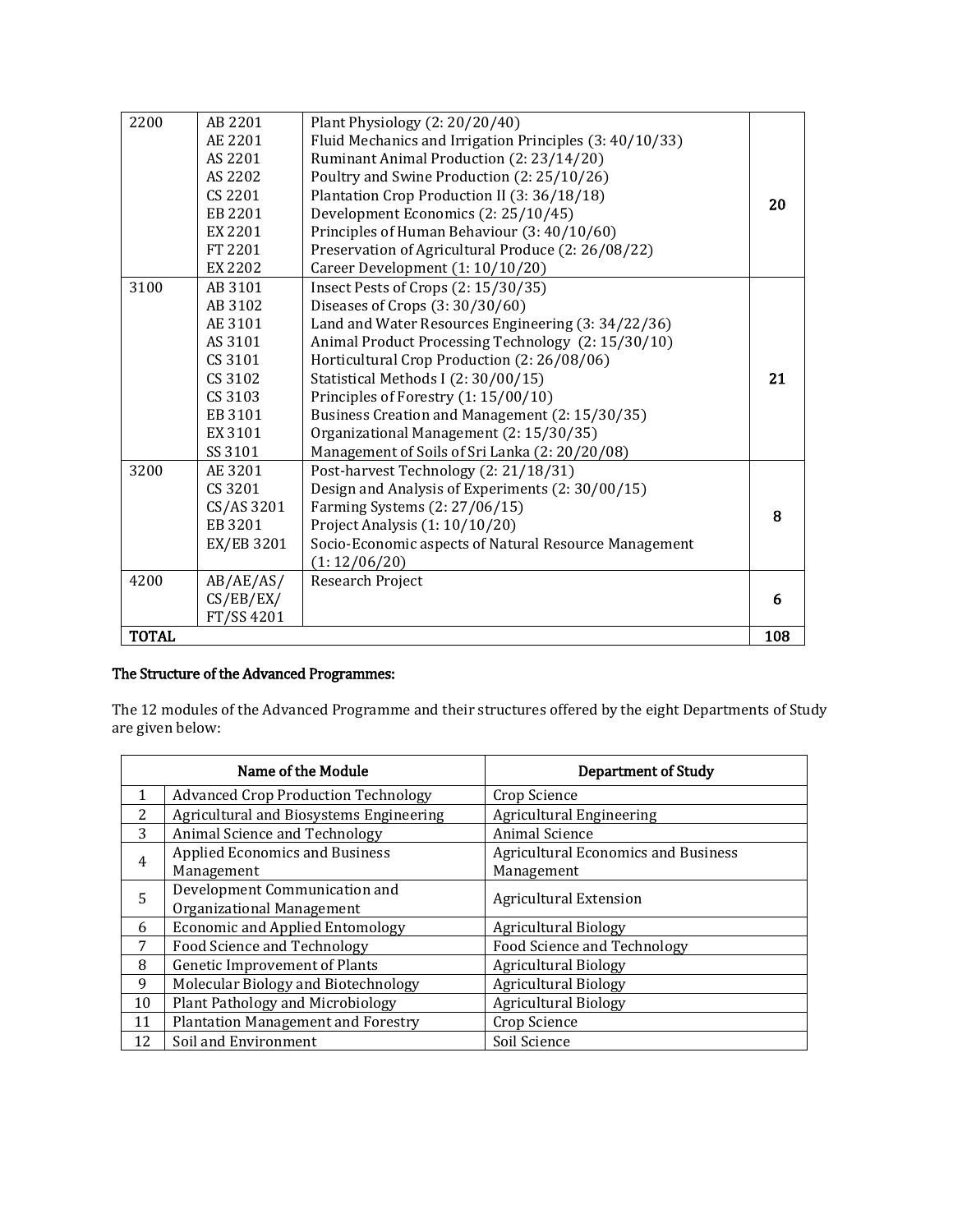Module: Advanced Crop Production Technology (Department of Crop Science)

| CS 3205 Commercial Nursery Management        |
|----------------------------------------------|
|                                              |
| CS 3209 Post-harvest Quality Management in   |
| Horticultural Products (1: 12/06/10)         |
| C S 3210 Organic Crop Production Systems     |
|                                              |
| CS 3211 Integrated Weed Management Systems   |
|                                              |
| CS 4106 Statistical Modelling $(1:15/00/10)$ |
| CS 4113 Urban Agriculture (1: 10/10/10)      |
|                                              |
|                                              |
|                                              |
|                                              |
|                                              |

Module: Agricultural & Bio-systems Engineering (Department of Agricultural Engineering)

| Compulsory courses                       | Optional courses                                  |
|------------------------------------------|---------------------------------------------------|
| AE 3202 Thermodynamics (2:30/00/12)      | AE 3205 Engineering Mathematics (2: 26/08/15)     |
| AE 3203 Irrigation Systems Design &      | AE 3206 Farm Power & Machinery (2: 23/14/26)      |
| Management (2: 25/10/12)                 | AE 3207 Environmental Hydrology (2: 15/30/15)     |
| AE 3204 Energy and Waste Management      | AE 4105 Remote Sensing in agricultural Resource   |
| (2:20/20/15)                             | Management (2: 20/20/16)                          |
| AE 4101 Advanced Land & Water Resources  | AE 4106 Geographic Information Systems            |
| Engineering $(2:20/20/20)$               | (2: 15/30/12)                                     |
| AE 4102 Food Process Engineering         | AE 4107 Electronics & Instrumentation (2:         |
| (2:22/16/15)                             | 25/10/08                                          |
| AE 4103 Farm Mechanization (2: 20/20/30) | AE 4108 Post-harvest Handling of Perishable Crops |
| AE 4104 Engineering Design Philosophy    | (2:22/16/20)                                      |
| (2:20/20/40)                             | AE 4109 Structural Designs for Commercial         |
|                                          | Farming                                           |
|                                          | (2:20/20/20)                                      |
|                                          | AE 4110 Computer Applications in Agricultural     |
|                                          | Engineering (2: 20/20/30)                         |
|                                          | AE 4111 Paddy Field Engineering (1:05/20/10)      |
|                                          | AE 4112 Soil and Water Conservation Engineering   |
|                                          | (1:10/10/08)                                      |
|                                          | CS 4106 Statistical Modelling (1:15/00/10)        |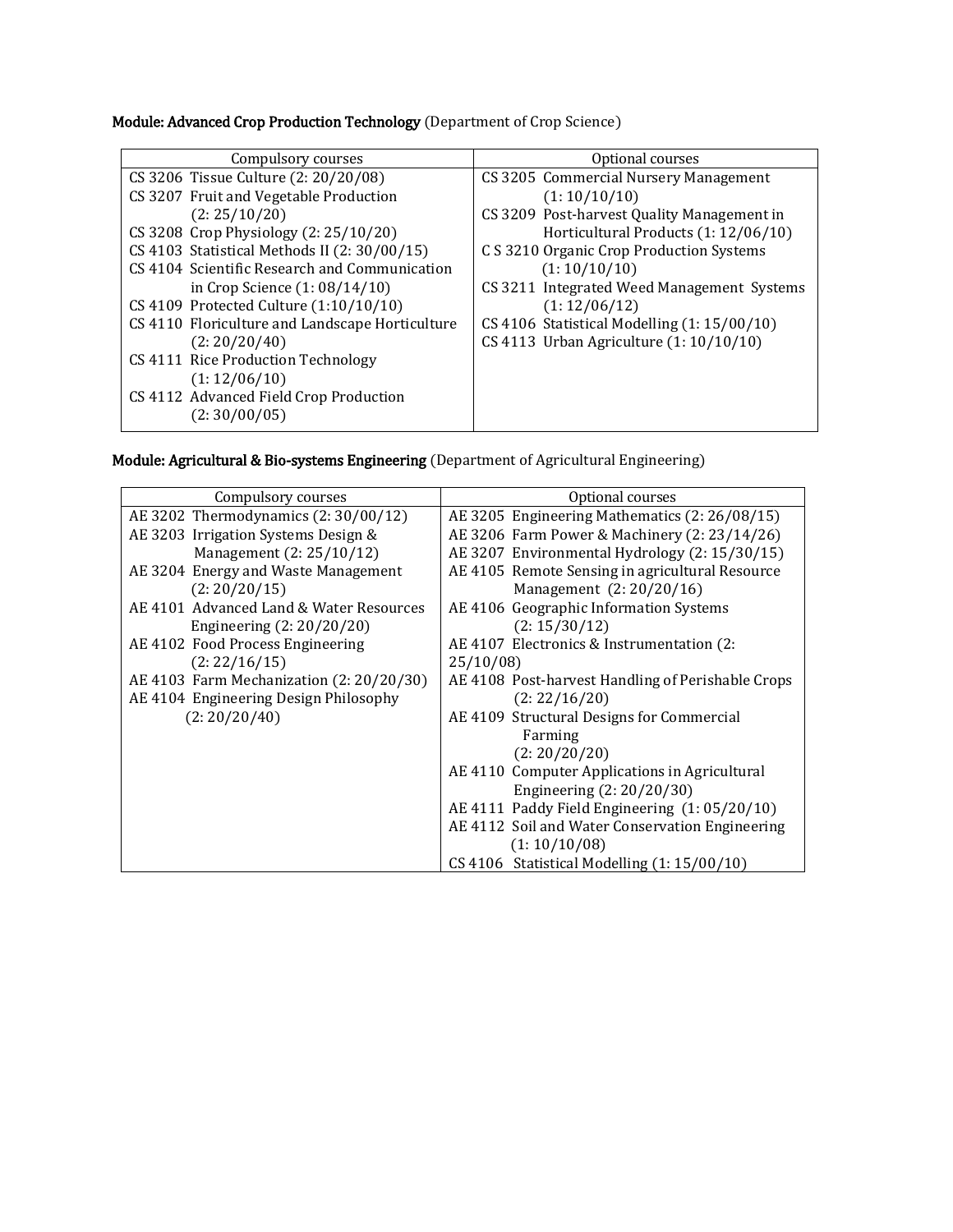Module: Animal Science & Technology (Department of Animal Science)

| Compulsory courses                  | Optional courses                                   |
|-------------------------------------|----------------------------------------------------|
| AS 3201 Applied Animal Nutrition    | AS 3204 Wildlife and Ecosystems $(2: 20/20/06)$    |
| (3:40/10/08)                        | AS 3205 Forage Resources and Production            |
| AS 3202 Dairy Product Technology    | (2: 14/32/20)                                      |
| (2:25/10/08)                        | AS 3206 Feed Processing Technology (1: 13/04/04)   |
| AS 3203 Applied Animal Physiology   | FT 3203 Food Preservation (2:30/00/10)             |
| (2:24/12/30)                        | AS 4106 Animal Biotechnology (2: 20/20/40)         |
| AS 4101 Meat, Fish & Egg Product    | AS 4107 Ornamental Fisheries Conservation and      |
| Technology                          | Management (2: 25/10/35)                           |
| (2:25/10/34)                        | AS 4108 Livestock Economics (2:30/00/15)           |
| AS 3102 Applied Genetics and Animal | AS 4109 Animal By-product Technology (2:           |
| <b>Breeding</b>                     | 26/08/15                                           |
| (2:25/10/20)                        | AS 4110 Livestock Farm Planning $(2: 25/10/15)$    |
| AS 4103 Animal Health Management    | AS 4111 Integrated Animal Production Systems       |
| (2:24/12/13)                        | (2:25/10/20)                                       |
| AS 4104 Inland and Marine Fisheries | AS 4112 Beef Cattle and Micro-livestock Production |
| Management (2: 20/20/40)            | (2:25/10/08)                                       |
| AS 4105 Scientific Research &       | CS 4103 Statistical Methods II (2: 30/00/15)       |
| Communication                       | EX 4102 Human Resource Management (2:              |
| in Animal Science $(1:05/20/15)$    | 24/12/34                                           |

Module: Applied Economics & Business Management (Department of Agricultural Economics and Business Management)

| Compulsory courses                             | Optional courses                                 |
|------------------------------------------------|--------------------------------------------------|
| EB 3202 Microeconomics (2:30/00/50)            | EB 3205 Agricultural Marketing (2: 30/00/50)     |
| EB 3203 Macroeconomics (2:30/00/50)            | EB 3206 Financial and Management Accounting      |
| EB 3204 Marketing Management (2: 20/20/40)     | (2:25/10/45)                                     |
| EB 4101 Resource and Environmental             | EB 3207 Advanced Development Economics           |
| Economics (2: 25/10/45)                        | (2:30/00/50)                                     |
| EB 4102 Quantitative Techniques for Business & | EB 3208 Production Economics (2: 30/00/50)       |
| Economics (2: 20/20/40)                        | EB 3209 International Business and Trade         |
| EB 4103 Research Methods for Business &        | (2:20/20/40)                                     |
| Economics (2: 25/10/45)                        | EX 3203 Organizational Behaviour (2: 24/12/34)   |
| EB 4104 Business Psychology (2: 25/10/45)      | EB 4105 Financial Management (2: 30/00/50)       |
|                                                | EB 4106 Entrepreneurship (2: 25/10/45)           |
|                                                | EB 4107 Policy Analysis (2: 30/00/50)            |
|                                                | EB 4108 International Agribusiness (2: 25/10/45) |
|                                                | EB 4109 Advanced Project Analysis (2: 30/00/50)  |
|                                                | EB 4110 Business Strategy (2: 20/20/40)          |
|                                                | EX 4102 Human Resource Management                |
|                                                | (2:24/12/34)                                     |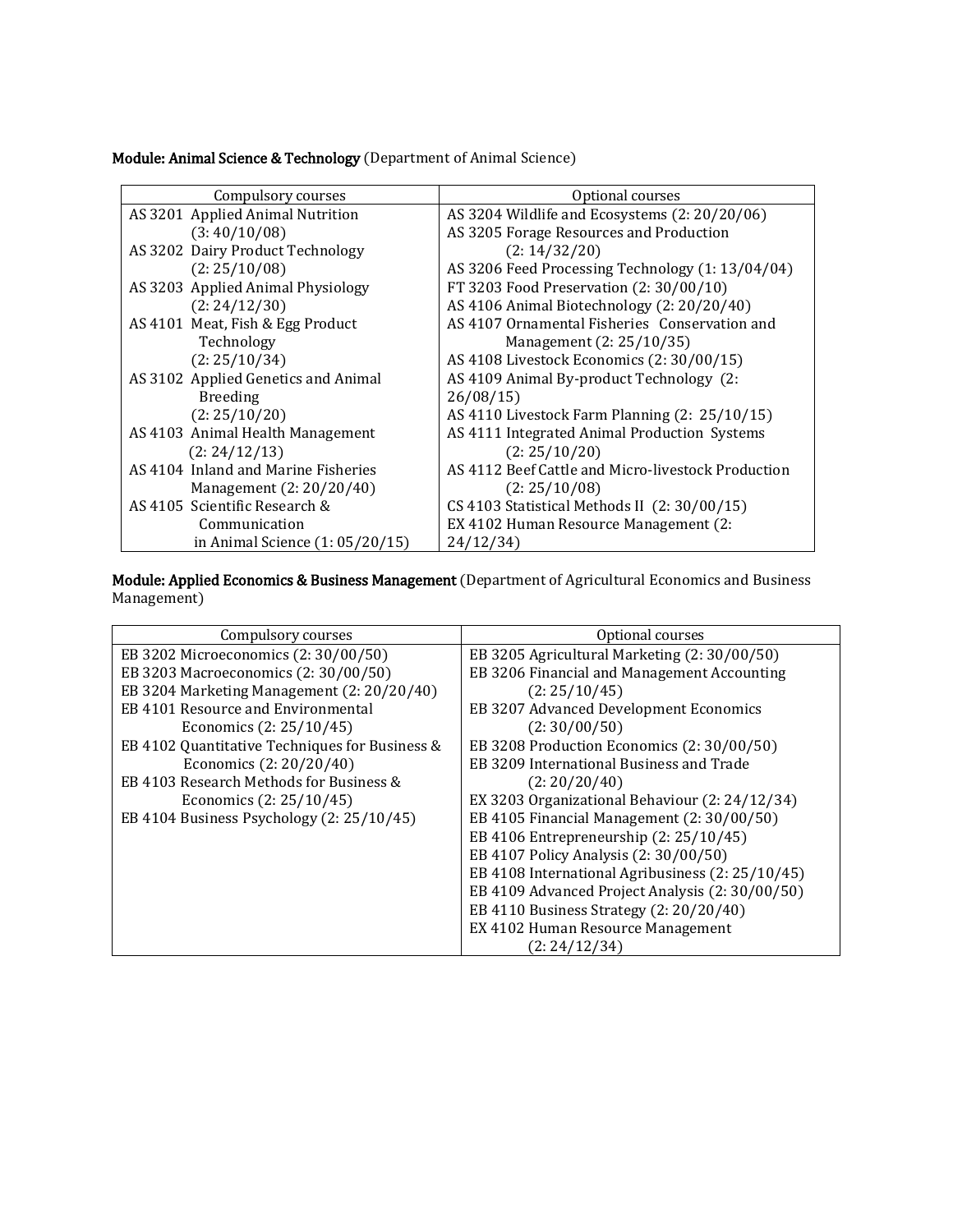Module: Development Communication & Organizational Management (Department of Agricultural Extension)

| Compulsory courses                           | Optional courses                              |
|----------------------------------------------|-----------------------------------------------|
| EX 3201 Extension Education (2: 24/12/40)    | EX 3203 Organizational Behaviour (2:24/12/34) |
| EX 3202 Communication: Theory & Practice     | EX 3204 Information Management 2:15/30/35)    |
| (2:24/12/40)                                 | EB 3204 Marketing Management (2:20/20/40)     |
| EX 4101 Rural Sociology (2: 24/12/34)        | EX 4106 Project Development & Management      |
| EX 4102 Human Resource Management            | (2:24/12/34)                                  |
| (2:24/12/34)                                 | EX 4107 Gender Issues in Development          |
| EX 4103 Productivity Enhancement Training    | (2:24/12/34)                                  |
| (2:00/60/20)                                 | EX 4108 Community Development Approaches      |
| EX 4104 Journalism and Media Use             | (2:24/12/34)                                  |
| (2:20/20/40)                                 | CS 4103 Statistical Methods II (2:30/00/15)   |
| EX 4105 Social Research Methods (2:24/12/44) | EB 4106 Entrepreneurship (2:25/10/45)         |
|                                              |                                               |

Module: Economic & Applied Entomology (Department of Agricultural Biology)

| Compulsory courses                                | Optional courses                        |
|---------------------------------------------------|-----------------------------------------|
| AB 3201 Structure and Function of Insects         | CS 3210 Organic Crop Production Systems |
| (2:15/30/35)                                      | (1:10/10/10)                            |
| AB 3202 Ecological Insect Pest Management         | AB 4120 Nematology (1:10/10/20)         |
| (2:25/10/40)                                      | AB 4122 Computer Applications in E      |
| AB 3203 Insects in Farm Animals and Public Health | Entomology (2:10/40/30)                 |
| (2:15/30/35)                                      |                                         |
| AB 3204 Honey Bee Culture (2:15/30/35)            |                                         |
| AB 4101 Insect Systematics (2:/15/30/35)          |                                         |
| AB 4102 Pesticide Management (2:25/10/40)         |                                         |
| AB 4103 Current Trends in Entomology (2:00/60/20) |                                         |
| AB 4104 Product Entomology (2:15/30/35)           |                                         |
| AB 4105 Scientific Research & Communication in    |                                         |
| Biology $(1:10/10/20)$                            |                                         |

Module: Food Science & Technology (Department of Food Science and Technology)

| Compulsory courses                         | Optional courses                                |
|--------------------------------------------|-------------------------------------------------|
| FT 3201 Food Chemistry (2:27/06/20)        | FT 3204 Applied Human Nutrition $(2: 25/10/20)$ |
| FT 3202 Food Microbiology (2:23/14/30)     | AB 3211 Recombinant DNA Technology (2:          |
| FT 3203 Food Preservation (2:30/00/10)     | 20/20/40                                        |
| FT 4101 Food Analysis (2:20/20/20)         | AS 3202 Dairy Product Technology (2:25/10/08)   |
| FT 4102 Food Processing for Product        | EB 3204 Marketing Management (2: 20/20/40)      |
| Development $(2:30/00/10)$                 | FT 4105 Practical in Product Development        |
| FT 4103 Food Process Technology            | (1:00/30/10)                                    |
| (1:15/00/15)                               | FT 4106 Food Sanitation and Sensory Evaluation  |
| FT 4104 Scientific Research &              | (2:27/06/30)                                    |
| Communication                              | FT 4107 Food Packaging (1:15/00/15)             |
| in Food Science $(1:10/10/20)$             | FT 4108 Advanced Post-harvest Technology of     |
| AS 4101 Meat, Fish and Egg Product         | Fruits and Vegetables (1:15/00/20)              |
| Technology (2:25/10/34)                    | FT 4109 Food Regulations & Food Quality Control |
| CS 4103 Statistical Method II (2:30/00/15) | (1:15/00/05)                                    |
|                                            | FT 4110 Fats and Oils Technology $(1:15/00/15)$ |
|                                            | EX 4102 Human Resource Management               |
|                                            | (2:24/12/34)                                    |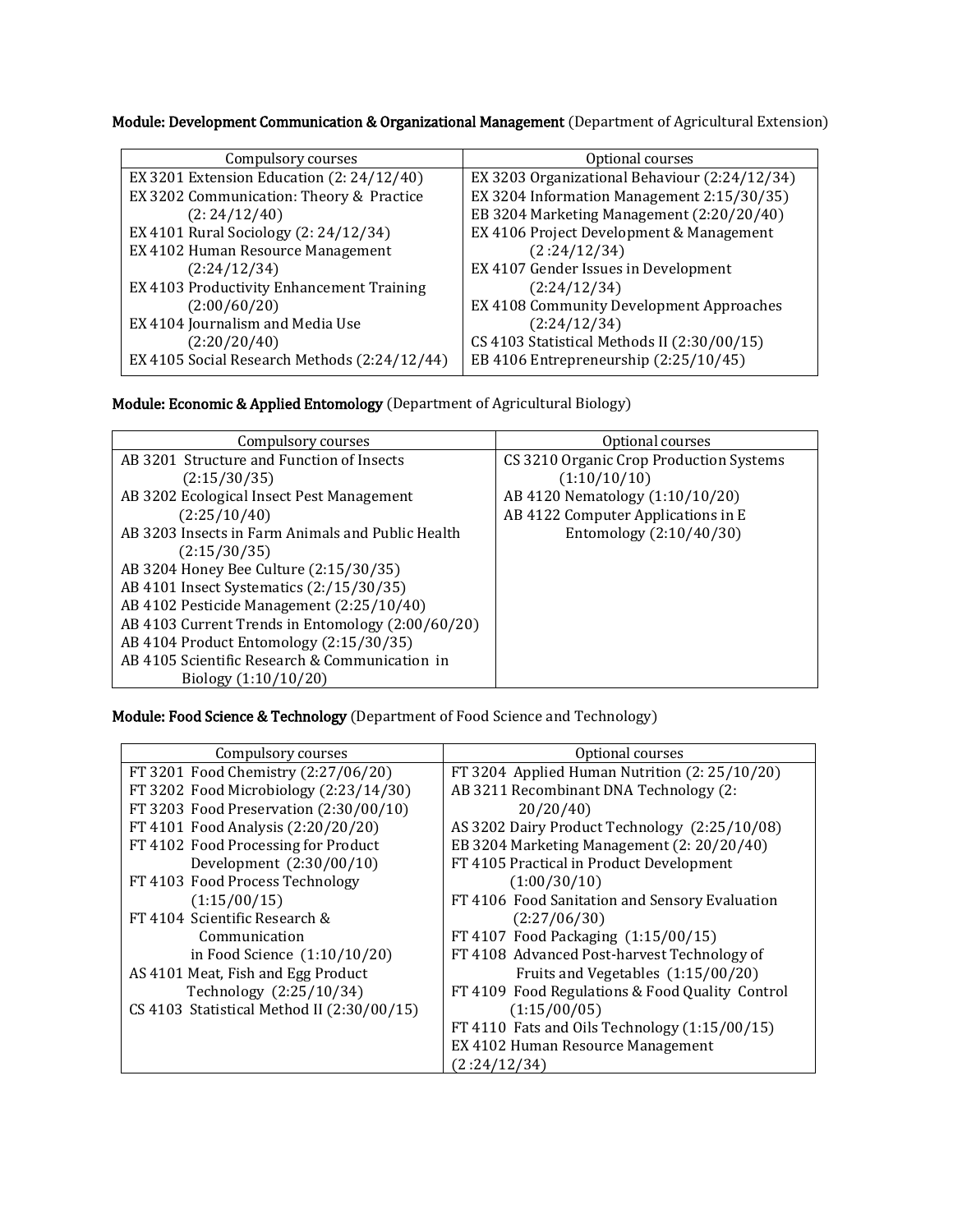Module: Genetic Improvement of Plants (Department of Agricultural Biology)

| Compulsory courses                             | Optional courses                          |
|------------------------------------------------|-------------------------------------------|
| AB 3205 Applied Genetics & Plant Breeding      | AB 3202 Ecological Insect Pest Management |
| (2:20/20/40)                                   | (2:25/10/40)                              |
| AB 3206 Plant Genetic Resources (1:10/10/20)   | AB 3212 Plant Pathology (2:25/10/10)      |
| AB 3207 Quantitative Genetics (2:20/20/40)     | CS 3205 Tissue Culture (2:20/20/08)       |
| AB 3211 Recombinant DNA Technology             | CS 4108 Conservation and Management of    |
| (2:20/20/40)                                   | Medicinal Plants $(1:12/06/10)$           |
| AB 4105 Scientific Research & Communication in |                                           |
| Biology(1:10/10/20)                            |                                           |
| AB 4106 Plant Eco Physiology (2:15/30/35)      |                                           |
| AB 4107 Developmental Biology of Plants        |                                           |
| (2:20/20/40)                                   |                                           |
| AB 4108 Post-harvest Physiology of Fruits and  |                                           |
| Vegetables (1:10/10/20)                        |                                           |
| AB 4109 Economic Botany (1:15/00/25)           |                                           |
|                                                |                                           |

Module: Molecular Biology & Biotechnology (Department of Agricultural Biology)

| Compulsory courses                              | Optional courses                             |
|-------------------------------------------------|----------------------------------------------|
| AB 3208 Cell Biology (2:20/20/40)               | AE 3203 Energy and Waste Management          |
| AB 3209 Plant Biochemistry (2:20/20/40)         | (2:20/20/15)                                 |
| AB 3210 Molecular genetics (2:20/20/40)         | AB 4107 Developmental Biology of Plants      |
| AB 3211 Recombinant DNA technology              | (2:20/20/40)                                 |
| (2:20/20/40)                                    | AB 4109 Economic Botany (1:15/00/25)         |
| AB 4105 Scientific Research & Communication in  | AB 4116 Microbial Biotechnology (1:10/10/20) |
| Biology $(1:10/10/20)$                          | FT 4101 Food Analysis (2:20/20/20)           |
| AB 4110 Applied Biotechnology (1:15/00/25)      | AS 4106 Animal Biotechnology (2:20/20/40)    |
| AB 4111 Bioinformatics (1:5/20/15)              |                                              |
| AB 4112 Practicum in Molecular Biology          |                                              |
| (1:00/30/00)                                    |                                              |
| AB 4113 <i>In vitro</i> Techniques (2:20/20/40) |                                              |
|                                                 |                                              |

Module: Plant Pathology & Microbiology (Department of Agricultural Biology)

| Compulsory courses                            | Optional courses                            |
|-----------------------------------------------|---------------------------------------------|
| AB 3212 Plant Pathology (2:25/10/10)          | AB 3205 Applied Genetics and Plant Breeding |
| AB 3213 Microbiology (2:25/10/10)             | (2:20/20/40)                                |
| AB 3214 Clinical Plant Pathology (2:15/30/35) | AB 4119 Immunology (1:15/00/25)             |
| AB 4102 Pesticide Management (2:25/10/40)     | AB 4120 Nematology (1:10/10/20)             |
| AB 4105 Scientific Research and Communication | AB 4121 Yeast Microbiology and Fermentation |
| in Biology $(1:10/10/20)$                     | Technology (1:10/10/20)                     |
| AB 4114 Post-harvest Pathology (1:10/10/20)   |                                             |
| AB 4115 Virology (1:10/10/20)                 |                                             |
| AB 4116 Microbial Biotechnology (1:10/10/20)  |                                             |
| AB 4117 Agricultural and Environmental        |                                             |
| Microbiology $(2:25/10/45)$                   |                                             |
| AB 4118 Practicum in Molecular Microbiology   |                                             |
| (1:00/30/50)                                  |                                             |
|                                               |                                             |